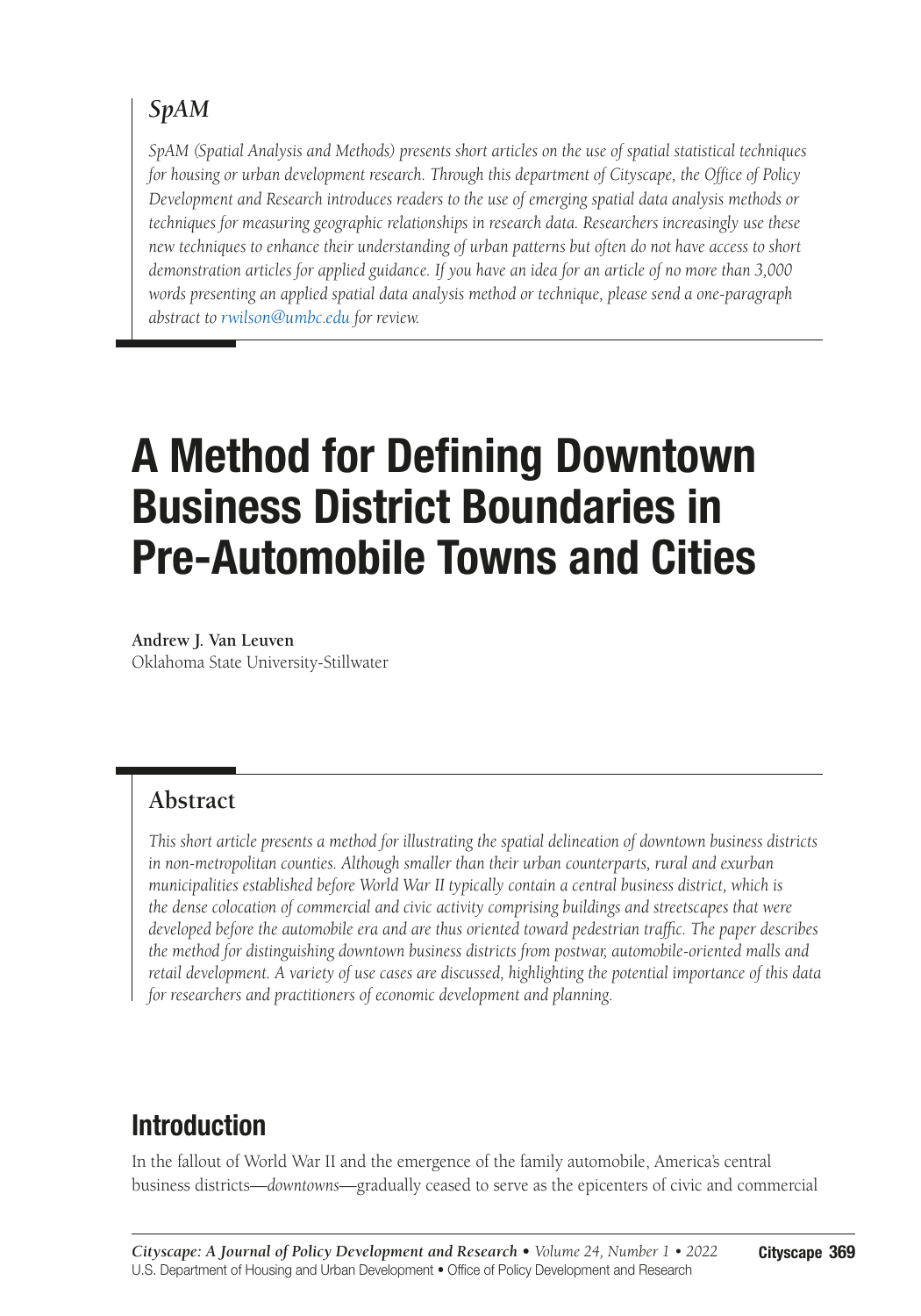activity throughout the country (Cohen, 1996). In the latter half of the 20th century, policymakers and researchers began paying more attention to the vitality of central business districts, guided by the idea that a regional economy is more competitive when the central city is vibrant and healthy (Hill, Wolman, and Ford, 1995; Porter, 1995). As a result, downtown redevelopment and revitalization projects have become popular approaches for policymakers seeking to inject vibrancy and economic stability into central business districts.

In such contexts, researchers and practitioners benefit from the availability of accurate spatial data. Effective administration of place-based policies and programs requires the concrete delineation of the area targeted by the policy. In many large cities, district or neighborhood boundaries, including downtown, are clearly defined by the city and are made publicly available for use in tourism, marketing, and economic development.<sup>1</sup> This demarcation may not be the case for smaller communities. Without dedicated GIS (geographic information systems) data, analysts, and modern online file-hosting capabilities, the task of identifying downtown district boundaries in smaller communities is neither straightforward nor practical.

This paper presents a spatial method—which the author calls "downtown district delineation" (D3)—to spatially delineate downtown business districts in smaller communities.2 As its primary output, D3 generates a GIS data file, which represents the approximate boundaries of a community's downtown district(s). The paper also includes a detailed description of the method and a discussion of how the generated data may be appropriately used in research or practice.

# Procedure

The D3 procedure involves three general steps. First, business establishments are plotted onto a map of a given municipality, and the relative density of establishments is calculated for the entire area of the jurisdiction. Second, locales with adjacent, high-density cells are identified and aggregated. Finally, a single grouping of establishments is selected—according to density, size, and centrality—and a polygon is generated. The polygon may then be saved as a new layer and used to identify the spatial boundary of the given municipality's downtown district.

<sup>1</sup> For example, the City of Atlanta and the City of Des Moines both provide PDF maps of city districts and neighborhoods that clearly communicate where the downtown district begins and ends (available [here](https://gis.atlantaga.gov/docs/Neighborhoods.pdf) and [here](https://maps.dsm.city/docs/maps/NeighborhoodsSmall.pdf), respectively). The City of Austin, Texas, has a specific downtown webmap with GIS overlays of the planning districts within its central business district (available [here\)](https://www.austintexas.gov/GIS/DowntownWebMap/). Most central cities in large metros have one of the two options available online.

<sup>&</sup>lt;sup>2</sup> Although this paper's method was designed to delineate pre-automobile downtowns in rural and micropolitan areas—such as the town used as an example throughout the paper (Bradford, Pennsylvania)—the method can be used in a metropolitan context. Despite slower computer processing times because of large amounts of data, the D3 method performed well in metropolitan cities, identifying downtown districts such as that of Altoona, Pennsylvania, (the central city of a smaller metro area) and Greensburg, Pennsylvania (an outlying city in the Pittsburgh metro area). The context in which the D3 method is unlikely to work accurately—aside from automobile-era suburbs—is in central cities of large metropolitan areas (e.g., Pittsburgh) because downtown's former dominance in many larger American metros has been "eroded by the growth of suburban employment centers" (Bogart and Ferry, 1999), and the density gradient of large urban downtowns may be interrupted by the prevalence of off-street surface parking (Manville and Shoup, 2005).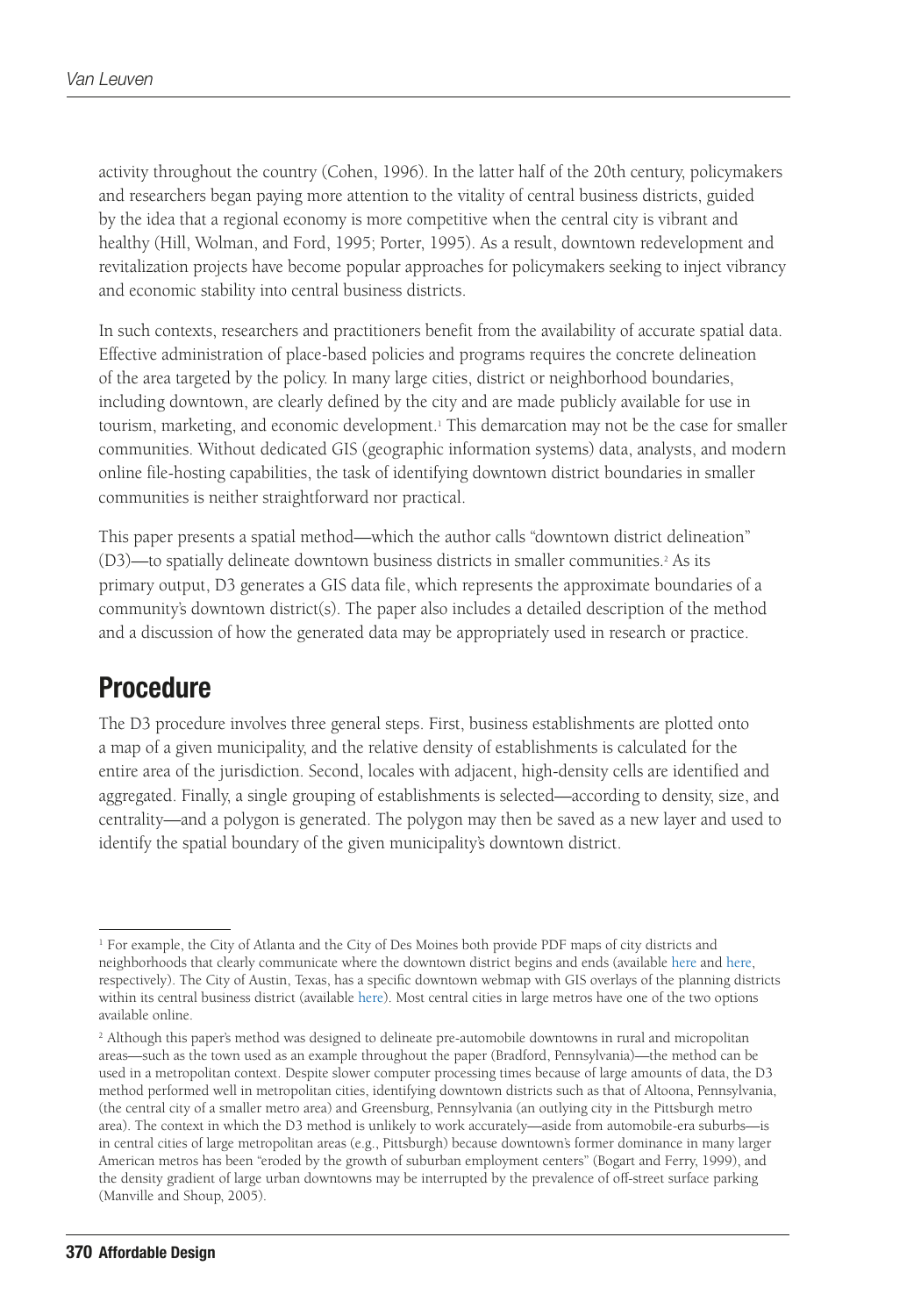### Setup

Because the central business district typically coincides with historic buildings and development, attempts to identify "downtown" in a newly developed suburban area would likely yield incorrect results. As used in previous studies (Van Leuven, 2021, Forthcoming), the following heuristic is recommended for identifying municipalities that are likely to possess a pre-automobile downtown district:

- A municipality that had a 1920, 1930, or 1940 population of at least 1,000. This guideline identifies municipalities that were "largely built up before 1945" (Cervero and Gorham, 1995), before the automobile era.
- A municipality that has a present-day (or nearest decennial census year) population that exceeds 1,000 residents. This threshold is practical; it is set to avoid the analysis of "boom towns" whose populations have declined dramatically from their early-20th-century peak.

Once applicable communities are identified, $\frac{3}{2}$  the analyst must collect the requisite data to be used as input for the D3 method. At a minimum, this method requires at least 1 year of business establishment data, in which every establishment is present and is paired with an industry sector code and geographic coordinates (i.e., latitude and longitude). Using additional years of data will reduce statistical noise because of the larger sample size, resulting in more robust delineations of the downtown district.

Although the following method will be described *conceptually*—in widely understood statistical terms and GIS operations—the underlying code for this method will be available in the online appendix.<sup>4</sup>

### Step 1: Creating the Density Map

Creating the density map requires three tasks. First, municipal boundaries must be available and plotted to delineate the coverage area.<sup>5</sup> Second, the business establishment locations must be plotted using the latitude and longitude coordinates.<sup>6</sup> Third, the entire municipality must be divided into cells, sized appropriately for the area being analyzed (exhibit 1 presents two types of grid options applied to the shape of Bradford, Pennsylvania). The author recommends the hexagonal grid rather than the square grid, especially for municipalities with street networks that

<sup>3</sup> This heuristic is not guaranteed to identify *all* municipalities with a pre-automobile downtown business district. For example, the Town of Fremont, Indiana, has a traditional downtown but misses the threshold for consideration because of its historical population. Although its 2010 population (2,138) exceeds 750, its prewar decennial census population never rose above 1,000. An analyst specifically focusing on Fremont or Northeast Indiana would likely relax the guidelines to include Fremont; however, when focusing on the entire state, adhering to a clear set of guidelines may be more practical.

<sup>4</sup> Many statistical and GIS software packages are capable of implementing this method. The author used the "R" program, specifically the SpatialKDE R package (Caha, 2020) in the "RStudio" environment.

<sup>&</sup>lt;sup>5</sup> A useful source of municipality boundary geospatial data files is the U.S. Census Bureau's TIGER/Line® file repository, found [here](https://www.census.gov/geographies/mapping-files/time-series/geo/tiger-line-file.html).

<sup>6</sup> The example maps in this paper use business establishment data from the "Infogroup U.S. Historical Business Data" (Infogroup, 2020).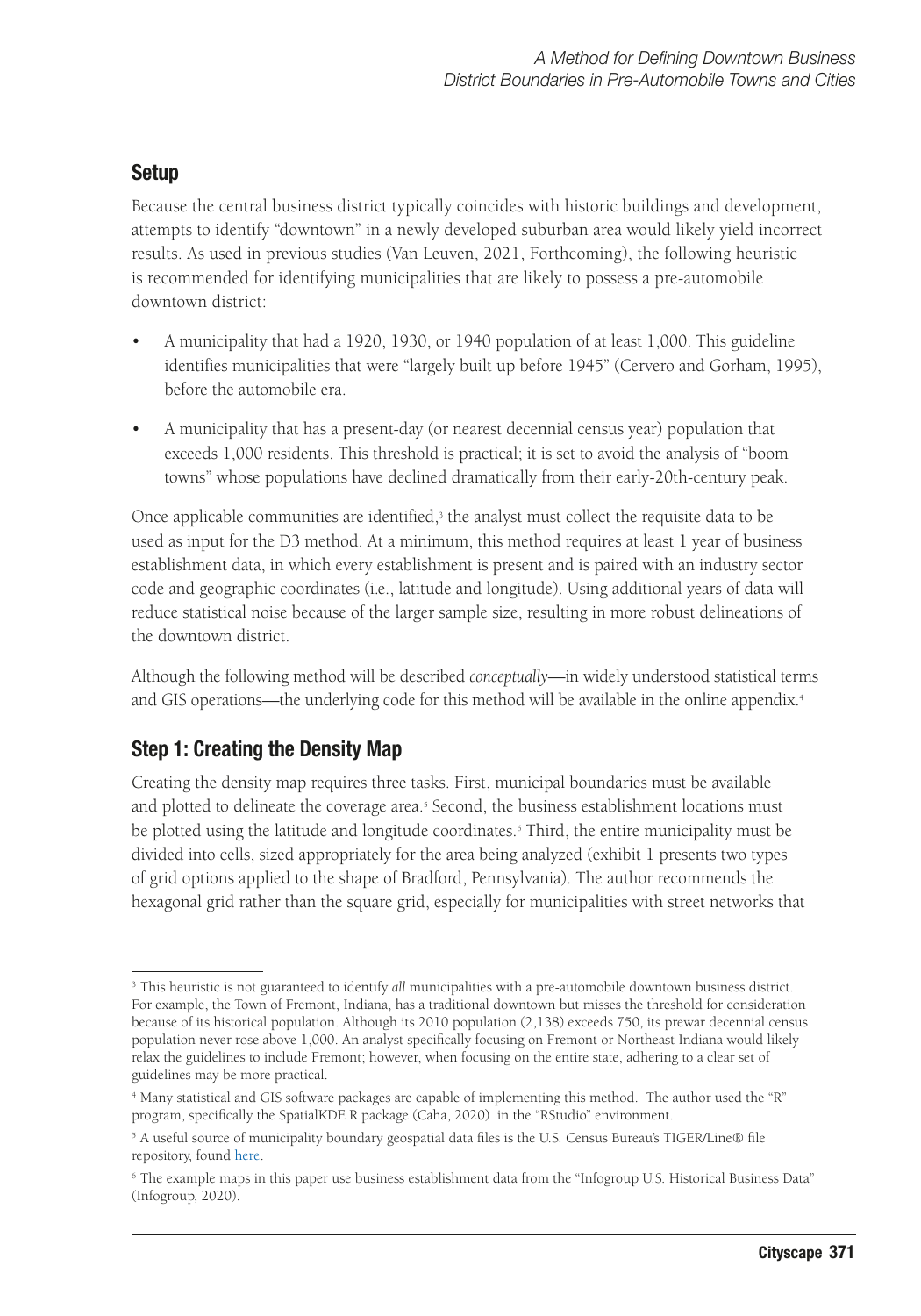follow irregular features, such as rivers or railroads.<sup>7</sup> These three characteristics should be plotted together in a GIS for the analysis.

#### Exhibit 1



 *Source: U.S. Census TIGER/Line® file*

Exhibit 2 displays Bradford, Pennsylvania, which is the municipality used to demonstrate applying the D3 method. A hexagonal grid is overlaid on the map, with each cell representing an area measuring 100 meters across (approximately 1⁄16 mile, or one-half the length of an average city block). This map is then used to calculate the business establishment density of each hexagon. Because cell placement is arbitrary—in that the hexagonal grid does not correspond to any realworld positioning and delineation of space—kernel density estimation (KDE) is used to allow each hexagon's density calculation to account for the business establishments in the *surrounding* cells. Doing so captures the spatial relationship of the businesses in the surrounding areas to show the magnitude of business density in a hexagon.

 $^7$  The hexagonal grid, or "honeycomb," is the most efficient way to divide a surface into regions of equal area with the least total perimeter (Hales, 2001). Hexagons also combine more easily to form circles and spheres, which allow them to represent curves in the patterns of data more naturally than do square grids (Esri, 2021b). Although many downtowns are built within a rectangular gridded street pattern, such grids often do not align perfectly with a true north-south-east-west grid, instead following the shapes of rivers, railroads, and other features.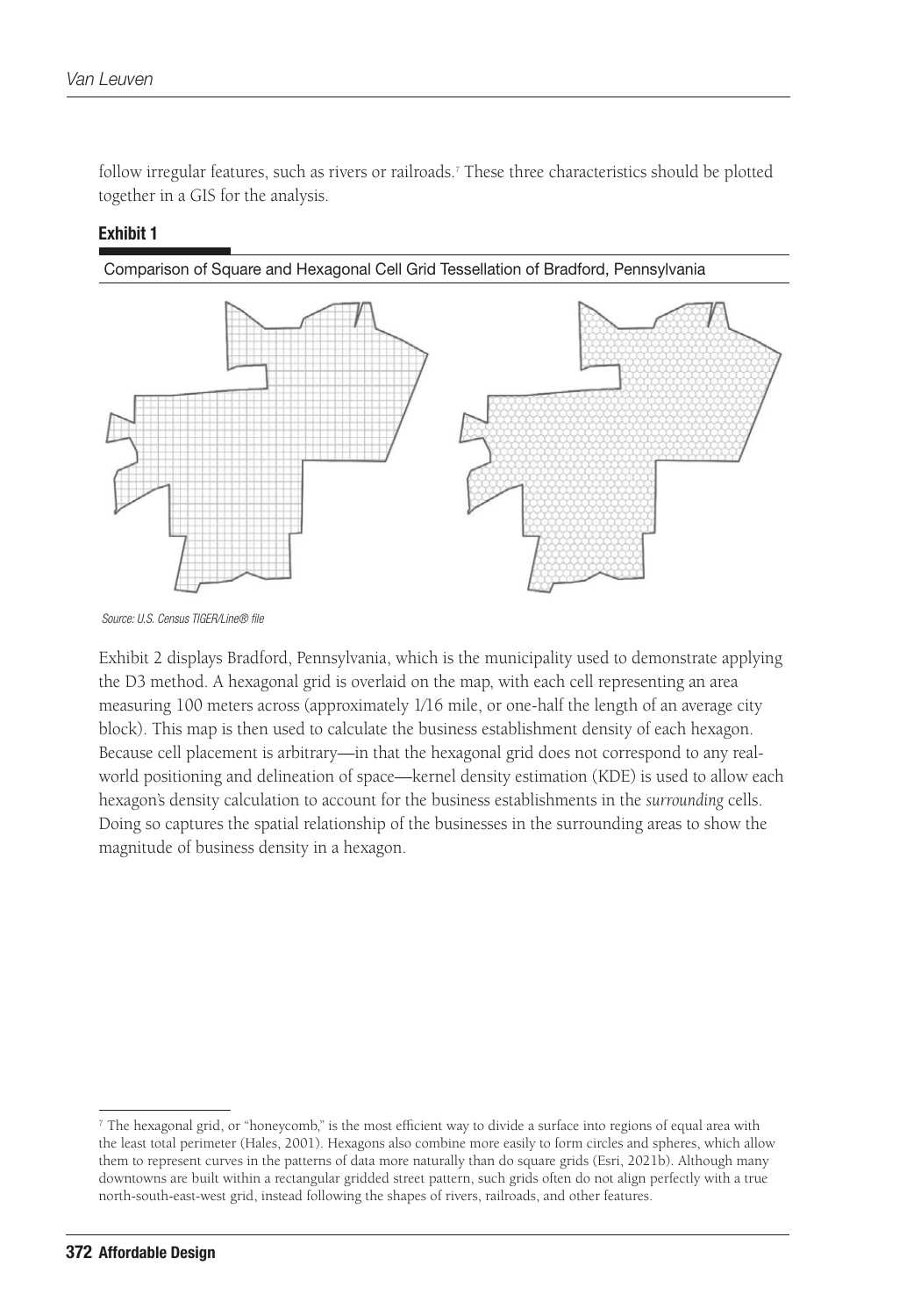#### Exhibit 2



Step 1—Relative Density of Business Establishments Plotted

A defining feature of KDE is the ability to freely specify the bandwidth around cells. In other words, the user decides how large a "neighborhood" search area to use when calculating the density of nearby establishments (Esri, 2021a). For instance, a bandwidth of 150 meters (used throughout the demonstration in this article) means that a given hexagon's establishment density is calculated using establishments not only from the area represented by the cell but from an additional 150 meters outward in all directions. Neighboring establishments closer to the cell are weighted higher than those located farther away in the density calculation, resulting in a more precise density map.<sup>8</sup> As with many user-defined parameters of the D3 method, the user must be careful to either ensure that the chosen bandwidth reflects—or attempt to approximate—the extent to which the spatial dependence ceases between a location and its surrounding locations.

The end result of Step 1 is illustrated in exhibit 2, which shows the standardized density (z-scores) of business establishment density in Bradford, Pennsylvania. Local roads are included in the plot to demonstrate that higher density cells are mostly located along a small number of thoroughfares.

### Step 2: Grouping Adjacent Cells

Exhibit 2 shows that a majority of cells have very low business establishment densities, so the next step of the D3 method involves eliminating non-dense cells so that the remaining cells adjacent to

*Source: Infogroup U.S. Historical Business Data, 2005*

<sup>8</sup> The demonstration in this article used a cell size of 100 meters, a bandwidth of 150 meters, and parabolic kernel function (Epanechnikov, 1969). An average city block is 100 meters long, and the bandwidth was selected to enable a "search" of 1½ blocks outward. All three parameters may easily be adjusted by the user to fit the context of the analysis. For more about kernel density estimation, refer to Silverman (2018).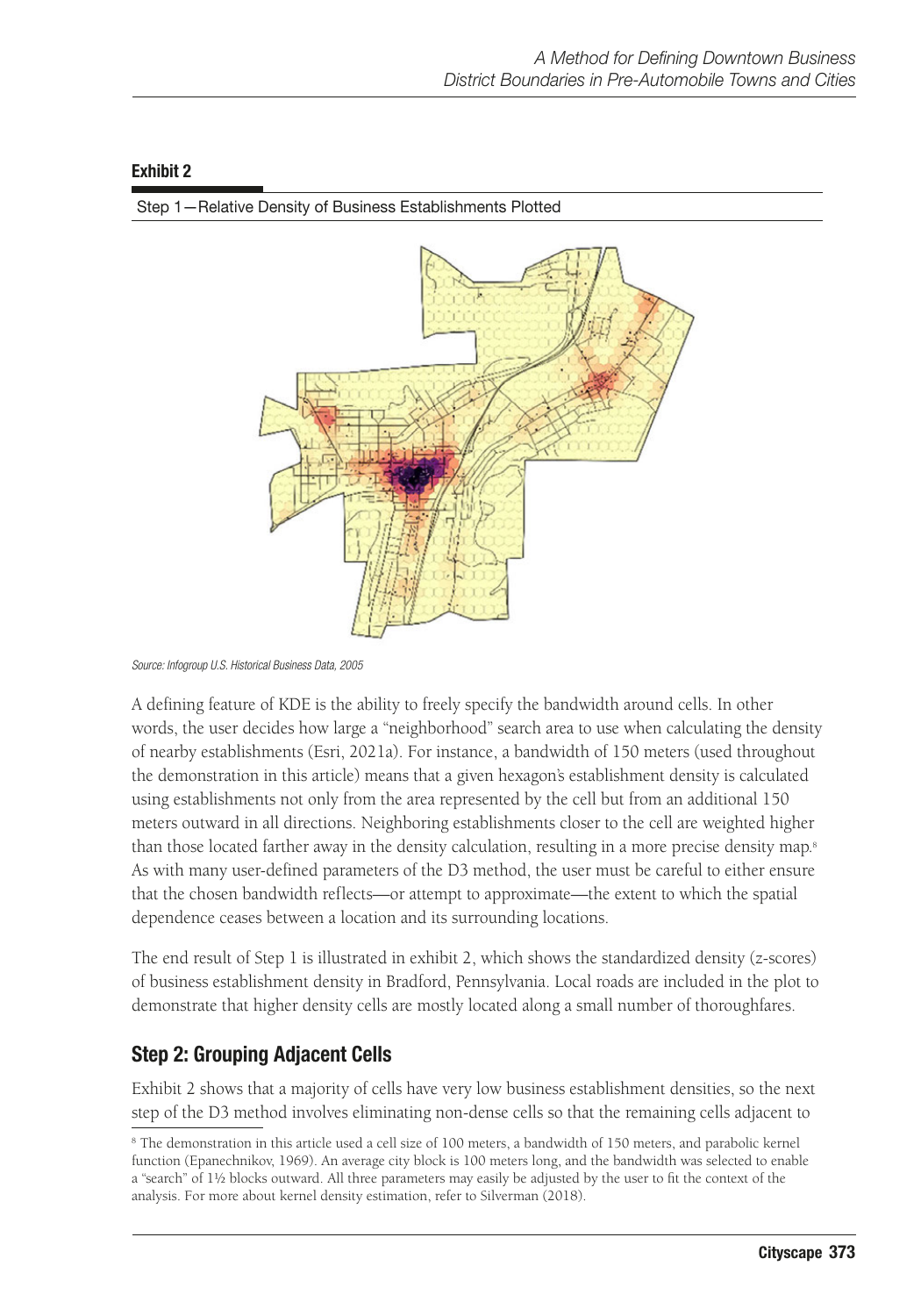each other are spatially combined. To do so, the user must first discard all hexagon polygons with a density of zero. This step dramatically lessens the right skew of the density distribution, leaving a map with only those cells that contain, or are near, business establishments (see exhibit 3).

#### Exhibit 3





*Source: Infogroup U.S. Historical Business Data, 2005*

The analyst must then decide how to continue eliminating low-density cells until only the highest density cells remain. Too strict a selection criterion may result in an excessively small delineation of a downtown area that may account only for extremely dense hexagons in an otherwise moderately dense downtown district. Conversely, an overly relaxed selection may result in a downtown delineation large enough that it fails to distinguish between pre-automobile downtown development and its more sprawling automobile-era counterparts.<sup>9</sup> This part of the method is susceptible to the subjectivity and judgment of the user, who must keep in mind some best practices.

Among a wide variety of possible practices, two options reliably reduce all but the densest cells:

- Rank all cell density values into percentiles, keeping only the top 10 percent of cells.
- Normalize all cell density values, keeping only those cells with a z-score higher than 2.

Deciding between the two filtering approaches (or variations thereof) depends on the shape and the spread of establishment density distribution across a given community. As an example, in a

<sup>9</sup> The shorthand of "automobile-oriented development" refers to transportation and land use patterns that are centered around automobile use and convenience rather than pedestrian accessibility. Examples include larger city blocks, statutory parking minimums, wide streets with fast-moving traffic, and a relative absence of public space.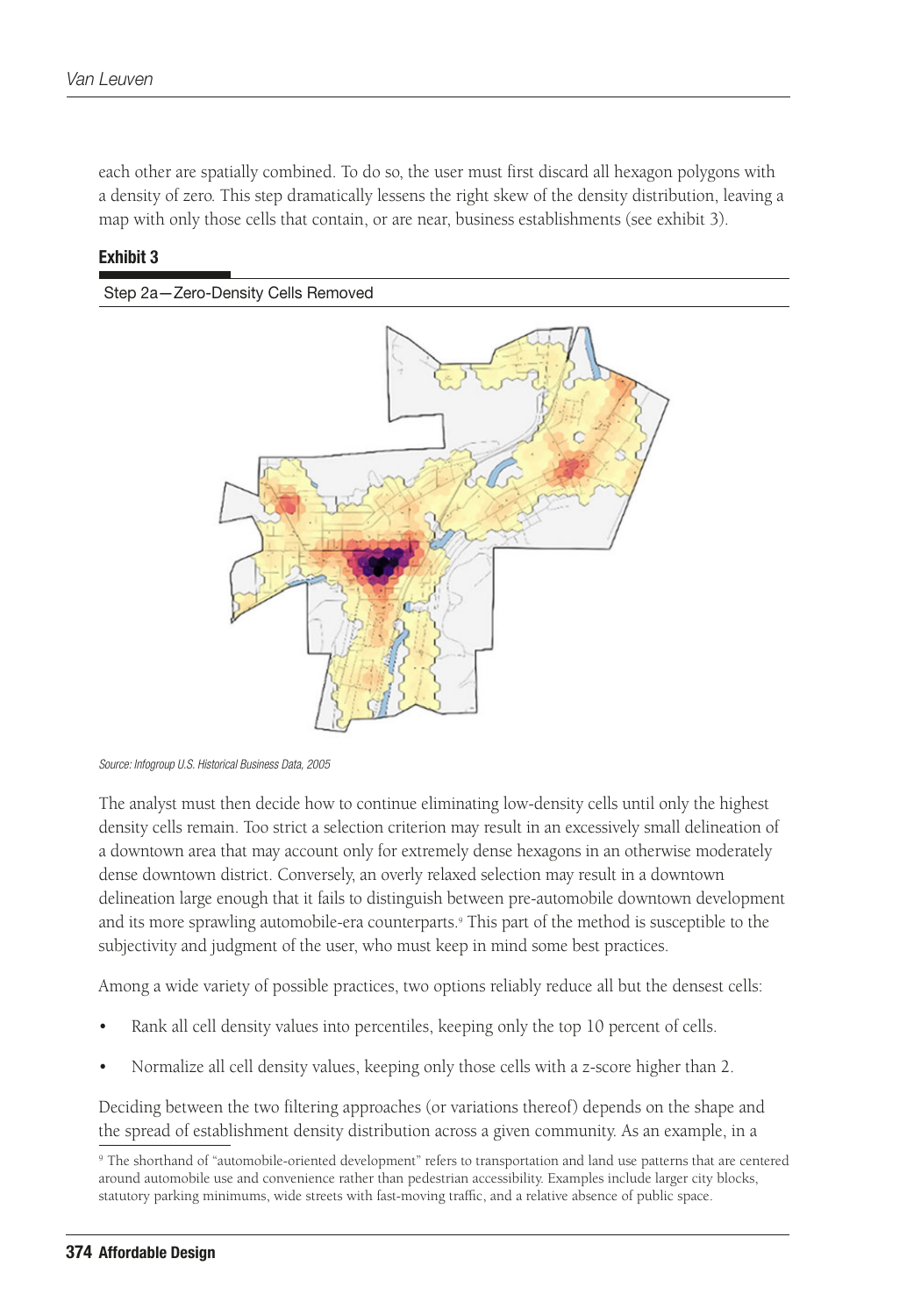smaller agricultural town, very few business establishments—perhaps only a grocery store, a feed store, and a few gas stations—exist outside the town center. A larger micropolitan town may have several medium-density strip mall shopping centers and big box stores *outside* the downtown business district. Both communities are eligible for use with the D3 method, but the differences in the shape and the spread of the establishment density distribution means that the user should carefully consider which practice will best filter out low-density cells.10

Regardless of the chosen filtering option, after eliminating all but the highest density cells, the map should contain only a small number of hexagons. Some of the remaining cells may stand alone, but most will be contiguous with other cells to form a spatially contiguous group. Each group of contiguous cells—including stand-alone hexagons—is spatially combined into a single corresponding polygon with a dissolve operation, and the precise geometric angles of the hexagonal borders are replaced with smooth, rounded edges (see exhibit 4).

#### Exhibit 4

Step 2b—Highest Density Cells Only, Adjacent Cells Grouped



*Source: Infogroup U.S. Historical Business Data, 2005*

#### Step 3: Selecting the Downtown Grouping

The final step of the D3 method requires the user to determine which of the remaining cells constitute the downtown district. Step 2 generates one or more polygons from the spatially combined hexagons that represent the agglomeration of business establishments in various

<sup>&</sup>lt;sup>10</sup> The author recommends that analysts performing a "batch" implementation of this technique (for example, delineating downtown for all non-metropolitan municipalities in one state) divide the operation into smaller subsets according to population and rurality.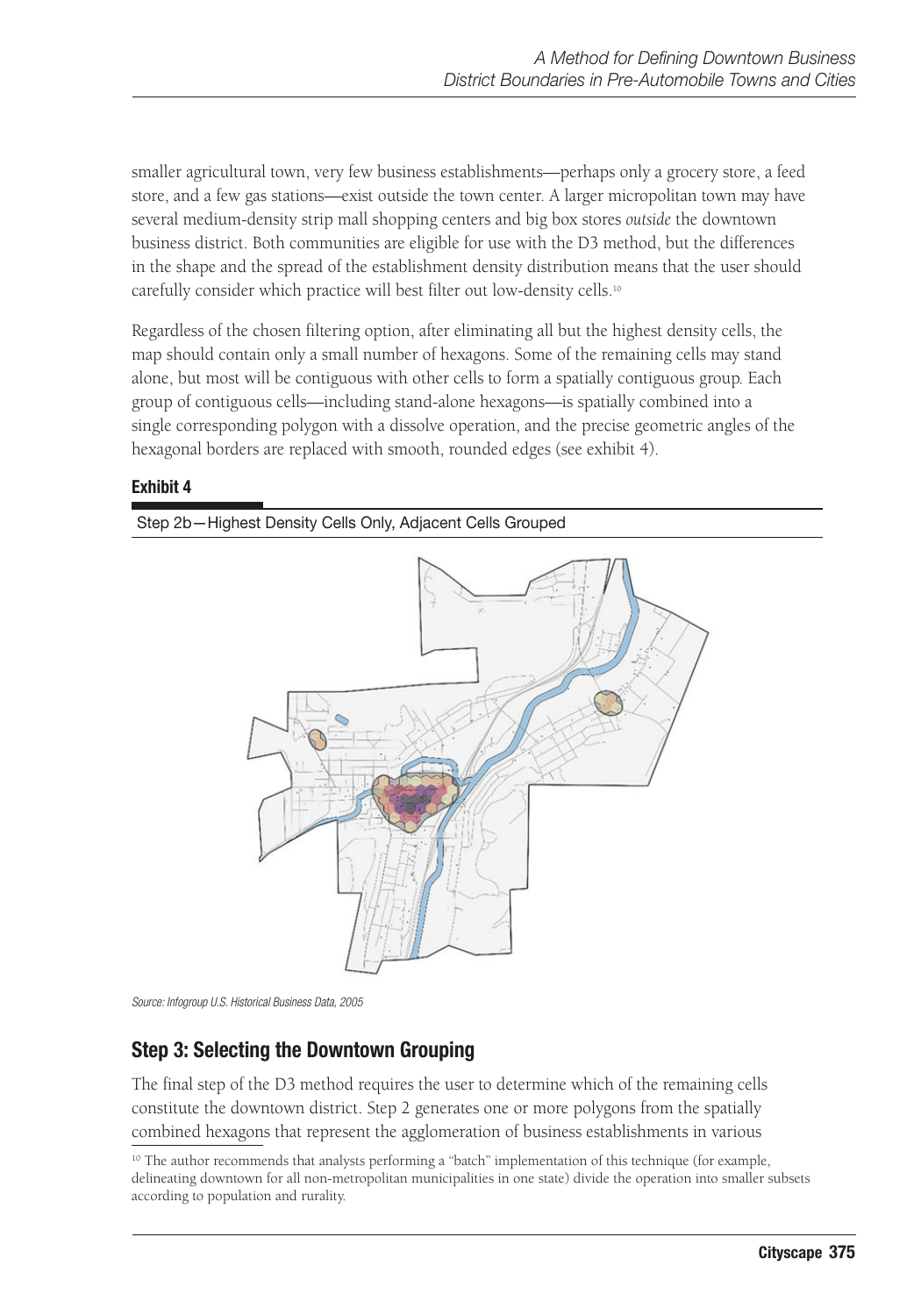areas throughout the community. As in Step 2, the user must consider multiple elements when determining which grouping or groupings to use for the final downtown geography delineation to save as a layer.

The first consideration is whether the community is polycentric or monocentric.<sup>11</sup> If the latter, then the largest grouping most likely contains downtown; however, the second consideration the establishment density—may complicate the picture. The largest grouping may comprise mostly establishments in low-density, automobile-oriented development. The highest density grouping may also comprise establishments in automobile-oriented (i.e., not downtown) development.12 The analyst should thus take both size and density into consideration when determining how to group the hexagons to represent a downtown district or districts. The following are two practical approaches:

- Rank groupings in descending order according to both size and establishment density. Sum both rankings, and rank the resulting sums. The highest ranked sum or sums likely contain the downtown business district.
- Omit establishments from industries with a tendency for satellite agglomeration (e.g., hospitals, doctors' offices, and other businesses in a medical campus) on the periphery of town.

If, however, the analyst is aware of a second historic business district within municipal boundaries, implementing Step 3 of the D3 method may be challenging. Such places may be difficult to identify. Although these areas possess the building density and streetscape characteristics of a traditional pre-automobile business district, they often are positioned much lower within the hierarchy of shopping districts in the community. Despite the historic character of the buildings, vacancy is common among storefronts in secondary historic business districts; thus, although building density is high, establishment density remains low, and the secondary business district may not be identified by the kernel density mapping from Step 2 because the bandwidth setting is not set to reflect that relationship. In such cases, two options may be pursued:

- If the secondary historic business district is close enough to the primary downtown district, the buffer zone around each may be increased, allowing those hexagons to be merged into a single downtown business district.
- If the secondary business district is not close enough to merge with downtown via buffering, the analyst may consider manually selecting polygons from the map generated in Step 2. Sometimes a qualitative review is needed to capture reality in ways that spatial techniques are unable.

After selecting the hexagon grouping or groupings pertaining to the community's downtown district (see exhibit 5), all other groupings and individual hexagons may be deleted from the layer (or saved

<sup>&</sup>lt;sup>11</sup> As suggested by the name, *monocentric* cities and towns have only one central location; however, in some circumstances, multiple nuclei will emerge, corresponding to different sources of economic and civic activity in the community (such as a town with a courthouse square district and a separate business district adjacent to a waterfront or rail station). The latter category is referred to as *polycentric*.

 $12$  The latter possibility—an area that contains high establishment densities but is not located in a pre-automobile business district—is likely to be identified in areas where establishments are concentrated around a single anchor, typically a hospital or college campus.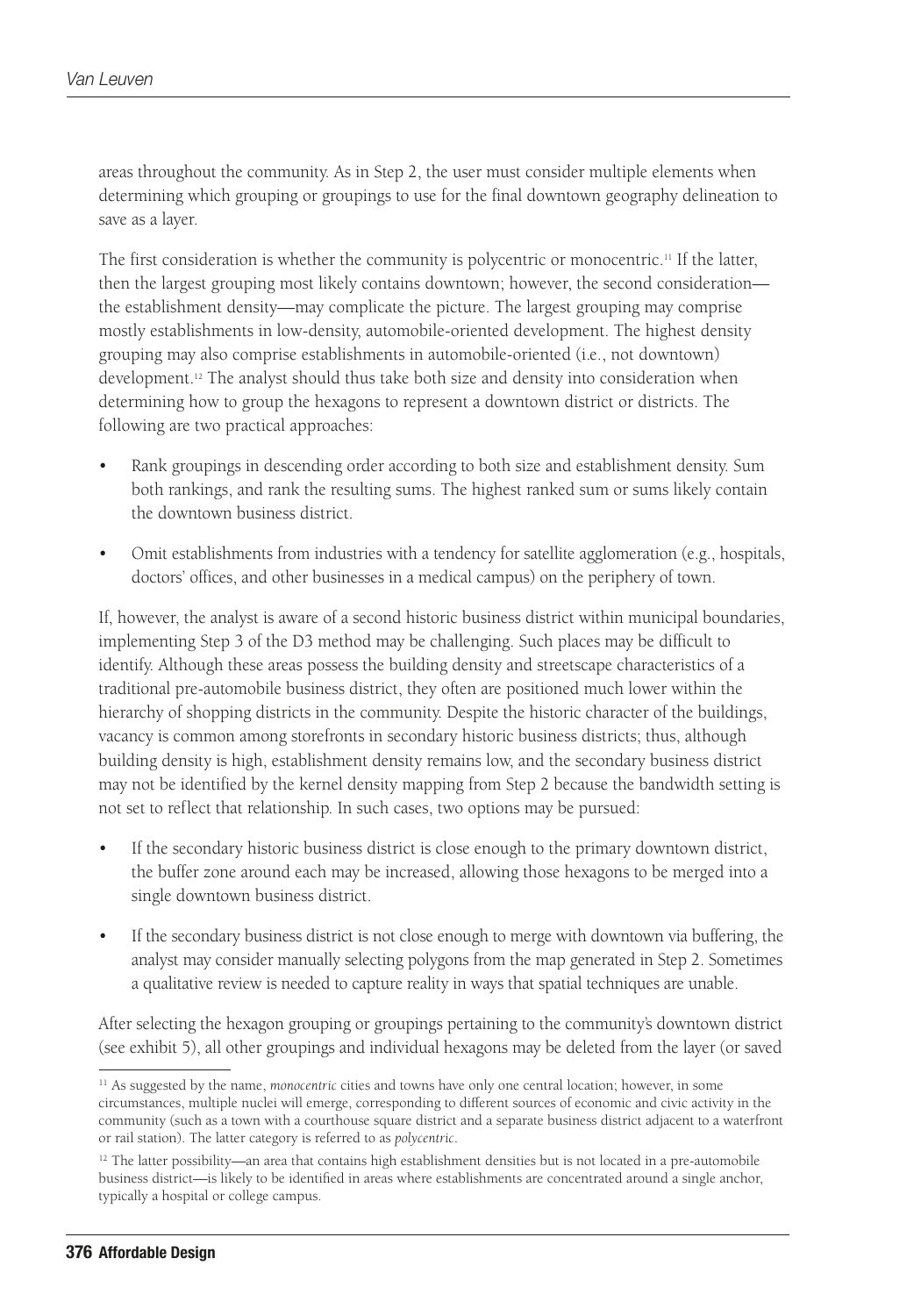to a new layer for later use). Because the resulting set of hexagons (or squares) does not perfectly map onto the actual location of streets and establishments in real life, the use of either cell shape introduces some degree of error into the process. A modest buffer operation may help to correct for this error, allowing the district to expand enough to encompass those parts of downtown that were narrowly uncaptured by the delineation process.13 The final map (see exhibit 6) shows the City of Bradford, Pennsylvania, with a polygon that corresponds to its downtown district.

#### Exhibit 5



*Source: Infogroup U.S. Historical Business Data, 2005*

<sup>&</sup>lt;sup>13</sup> In addition to performing the optional buffer operation, the user may tweak several additional parameters in the D3 method to suit the study context. Those parameters include cell size, bandwidth, density percentile threshold (if using percentiles), z-score threshold (if using z-scores), number of groupings, grouping average density threshold, grouping size threshold, and specific North American Industry Classification System industry codes to keep (or omit) from the kernel density estimation. Each of those parameters is discussed in the previous text.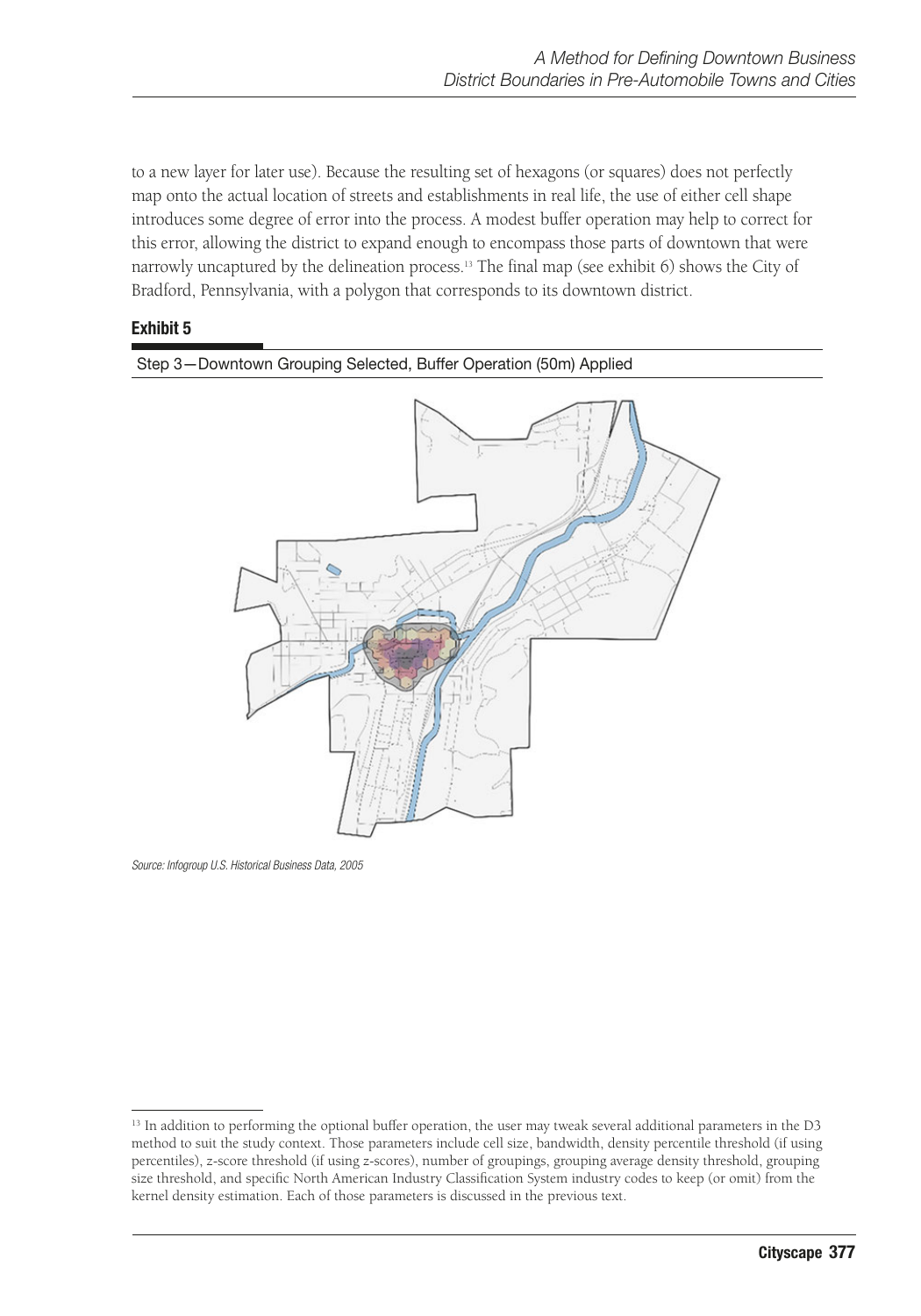#### Exhibit 6

#### Final Downtown District Delineation



*Source: Infogroup U.S. Historical Business Data, 2005*

# Implications and Potential Uses of the Data

The method described previously—see exhibit 7 for a step-by-step illustration of the entire method—provides practitioners and researchers with consistent, data-driven delineations of downtown district boundaries.14 Following are three reasons why the D3 method represents an improvement over existing analytical practices involving the identification of "downtown" as a spatial unit.

<sup>&</sup>lt;sup>14</sup> Although the method is data driven, many of the necessary parameters are defined according to the user's discretion.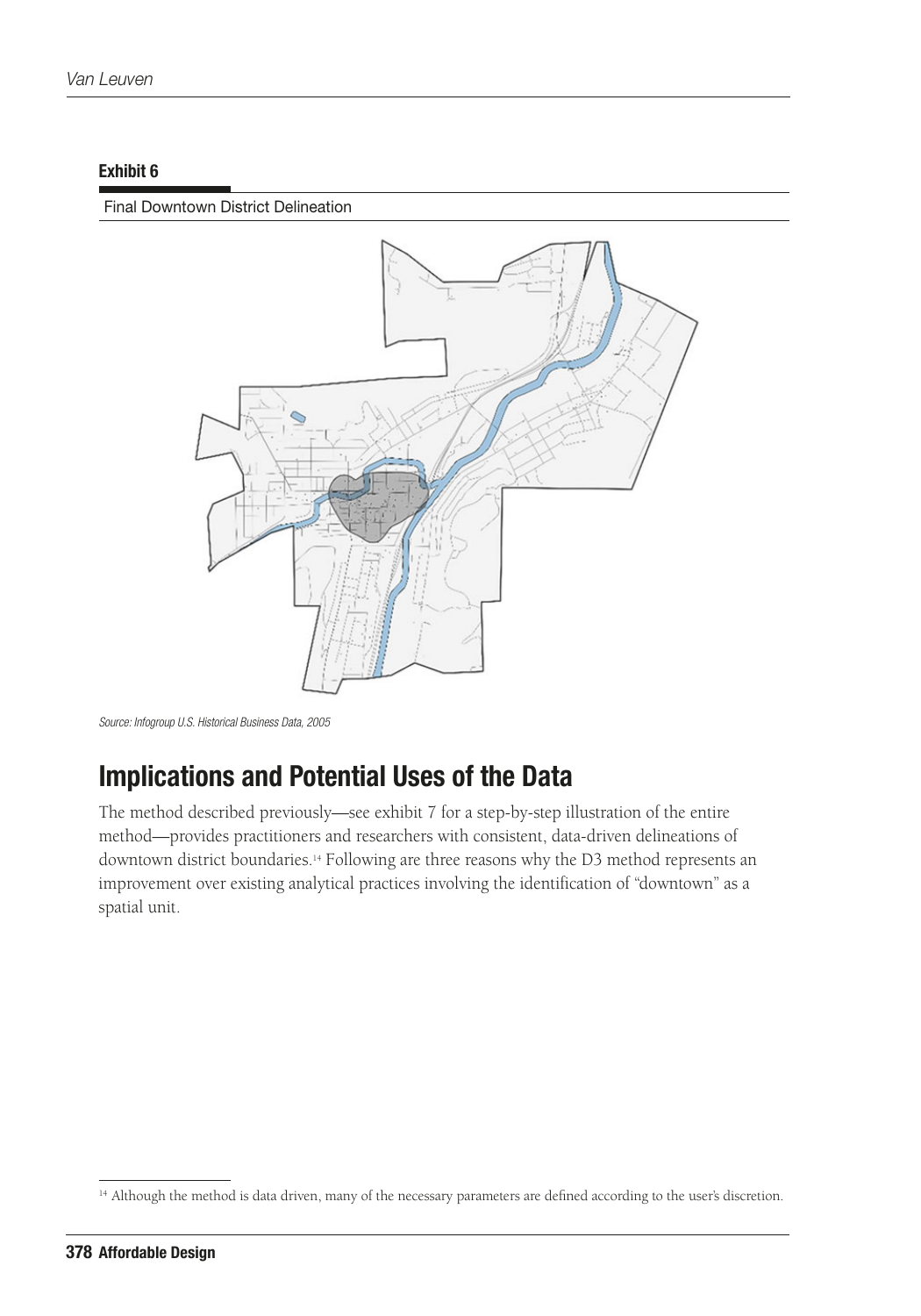

#### Exhibit 7

*D3 = downtown district delineation. Source: Infogroup U.S. Historical Business Data, 2005*

First, accurate downtown district delineations are crucial when evaluating downtown economic revitalization strategies. Even when fully effective, such strategies are unlikely to generate their intended outcome geography evenly throughout an entire community. Rather, the outcome geography being evaluated should, in theory, be most concentrated in and adjacent to downtown. As shown in a study of downtown revitalization in the rural Midwest (Van Leuven, 2021),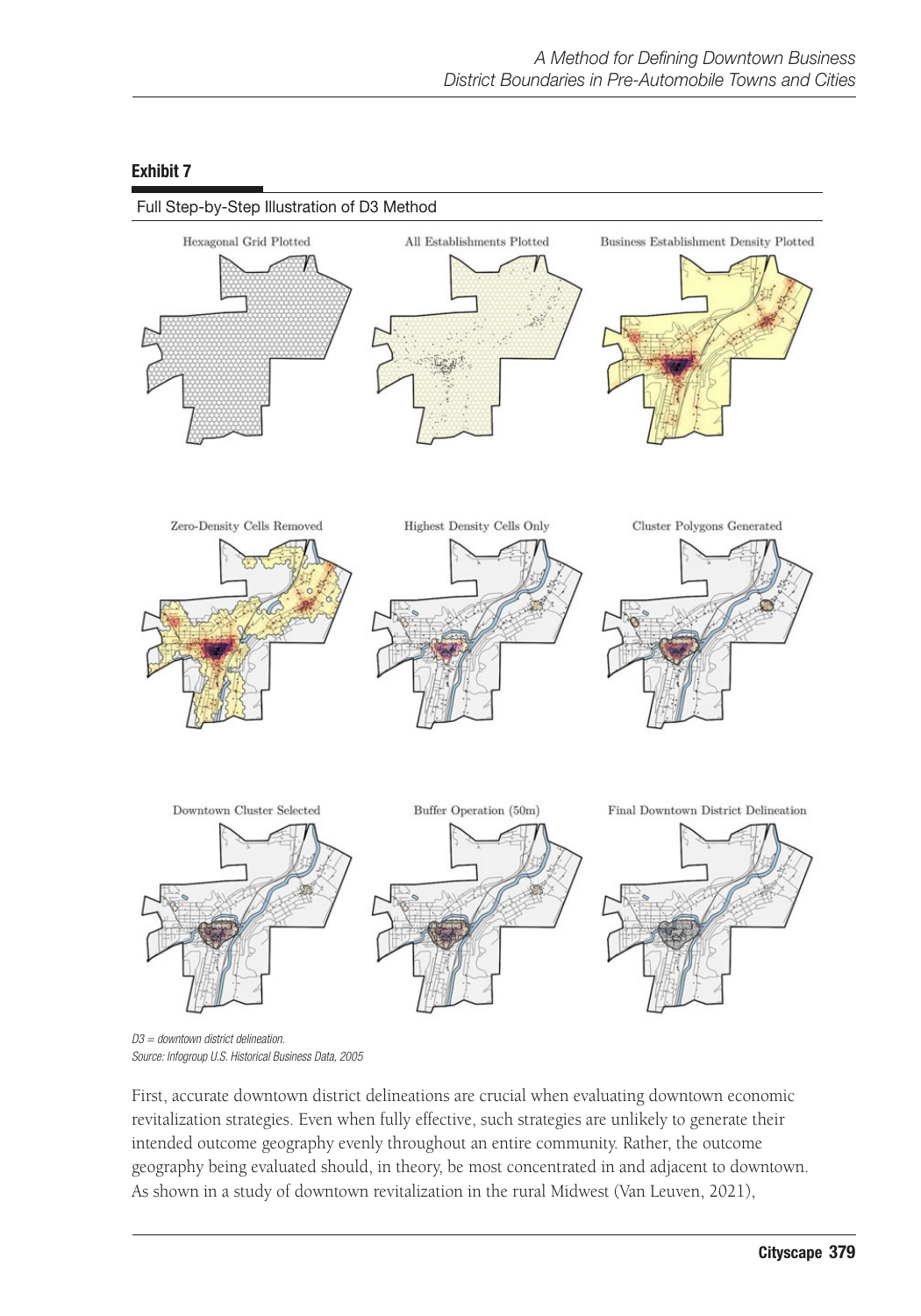communities participating in the "Main Street Program" benefited from new job growth in their downtown district.15 When the study area was enlarged outward beyond the downtown district, however, no statistically significant increase in job creation was detected. It is imperative that researchers have a correct definition of a given community's downtown district with which to measure and evaluate the efficacy of a revitalization strategy.

Downtowns also serve as a relevant source of heterogeneity that must be accounted for in analyses of housing and real estate markets. A common empirical strategy in such studies—hedonic price modeling—estimates the implicit prices of relevant amenities and disamenities by accounting for local price heterogeneity in the housing market (Rosen, 1974). Although most hedonic price models account for property-level characteristics, such as square footage and number of bathrooms, controlling for local neighborhood characteristics is likewise necessary to gauge the true value of variables in the model. The use of a "distance from downtown" variable in hedonic price analysis is ubiquitous, appearing in studies ranging from transportation planning (Seo, Golub, and Kuby, 2014) to natural resource economics (Lansford and Jones, 1995).

The lack of a data-driven delineation of the downtown district introduces two potential weaknesses:

- *Use of the "centroid" of the downtown district.* Lacking a proper polygon to delineate where downtown begins and ends, many studies calculate the distance to the center. This method can be problematic if the downtown district is not symmetrical (e.g., a downtown that follows a single corridor) or if the central point of the municipality does not correspond with the community's dense business district.
- *Use of a predefined downtown district.* As mentioned earlier in this paper, many cities have already defined their downtown district; however, those definitions limit researchers from studying places without predefined GIS boundaries that represent the area intended to be studied. Administrative downtown boundaries may also be arbitrarily defined, based on political constituencies or colloquial perceptions of downtown, rather than a representation of the density of economic activity.

Finally, the D3 method allows for a continual recalibration of a community's downtown district, allowing it to evolve over time. Although the epicenter of a community's downtown district is not likely to shift dramatically away from its historical roots, the size and shape of a central business district may fluctuate on the basis of regional circumstances and overall macroeconomic trends. For a state or county economic development agency attempting to keep track of the economic health and trajectory of its constituent communities, a new downtown district boundary could be generated every half decade, using the geometric average of 5 years' worth of downtown delineation files.16 Those revised boundaries would allow policymakers and analysts to stay up to date with an accurate conception of the central business district when evaluating and observing downtown economic activity.

<sup>&</sup>lt;sup>15</sup> This finding was identified only for communities in the state of Iowa. For the other states in the analysis, results lacked statistical significance.

<sup>&</sup>lt;sup>16</sup> Year-over-year changes in the downtown's size and shape should be regarded as statistical noise, but when aggregated over time, multiple years of data will convey a more accurate definition of downtown.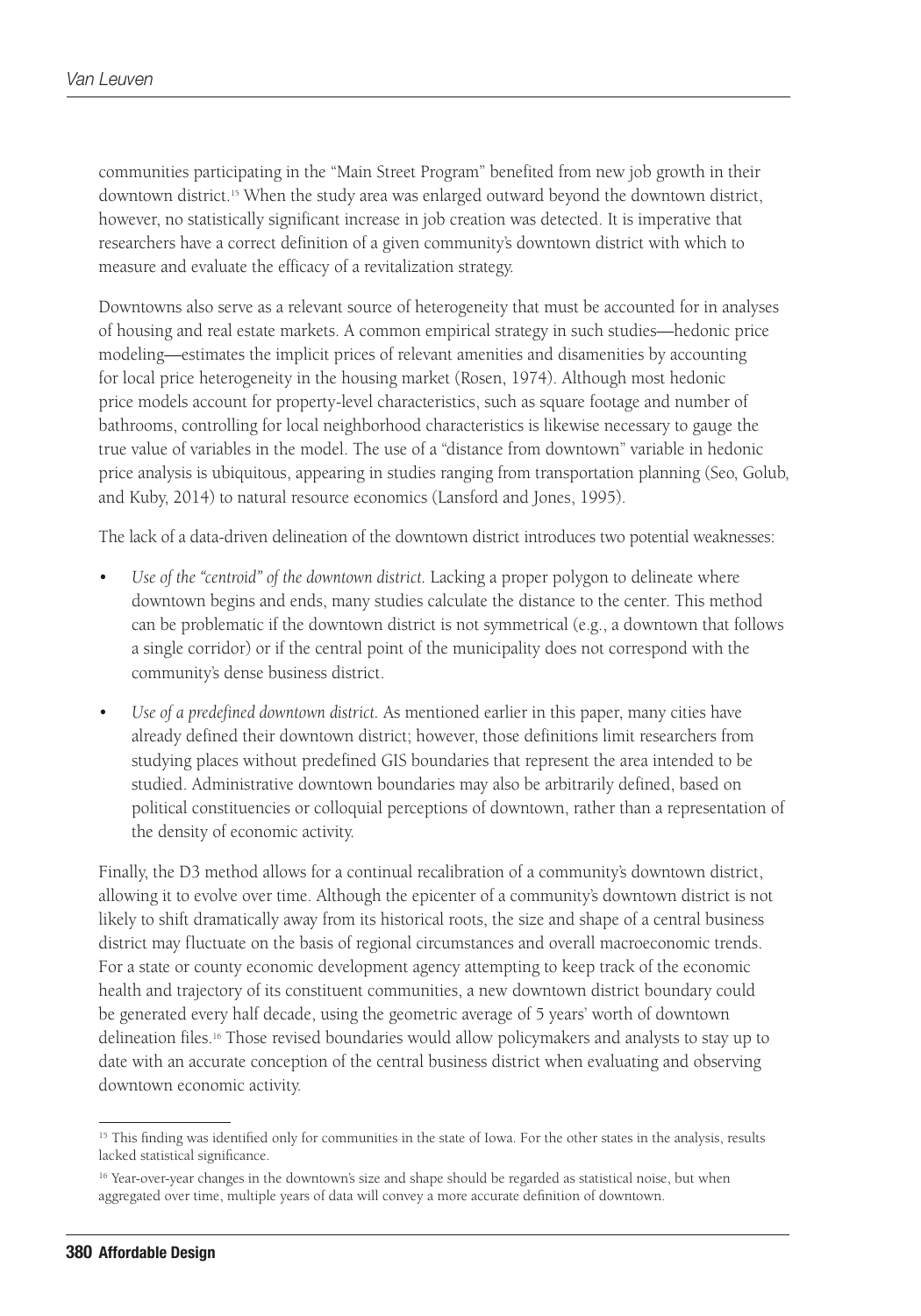# **Conclusion**

When used carefully, the downtown district delineation (D3) method is a useful tool for any analyst needing to differentiate between a municipality's central business district and its other commercial spaces. Whereas the parameters of D3 are highly customizable, its core function is to identify a municipality's densest (and typically most central) business district. Larger cities typically already possess a detailed spatial delineation of their downtown district, and suburban or exurban municipalities typically lack a downtown business district. This method thus targets primarily practitioners in—and researchers of—smaller non-metropolitan communities with a central business district established before the automobile era.

# **Acknowledgments**

The author thanks Bill Ryan and Karina Ward from the University of Wisconsin-Madison Extension Center for Community & Economic Development for their feedback during the early development of this methodology.

## **Author**

Andrew J. Van Leuven is an assistant professor of community and rural development in the Department of Agricultural Economics at Oklahoma State University. He can be reached at [andrew.vanleuven@okstate.edu](mailto:andrew.vanleuven@okstate.edu).

## **References**

Bogart, William T. and William C. Ferry. 1999. "Employment Centres in Greater Cleveland: Evidence of Evolution in a Formerly Monocentric City," *Urban Studies* 36 (12): 2099–2110.

Caha, Jan. 2020. "SpatialKDE: Kernel Density Estimation for Spatial Data," R package version 0.6.2. <https://CRAN.R-project.org/package=SpatialKDE>

Cervero, Robert, and Roger Gorham. 1995. "Commuting in Transit Versus Automobile Neighborhoods," *Journal of the American Planning Association* 61 (2): 210–225.

Cohen, Lizabeth. 1996. "From Town Center to Shopping Center: The Reconfiguration of Community Marketplaces in Postwar America," *The American Historical Review* 101 (4): 1050–1081.

Epanechnikov, Vyacheslav A. 1969. "Non-Parametric Estimation of a Multivariate Probability Density," *Theory of Probability and Its Applications* 14 (1): 153–158.

Esri. 2021a. "How Kernel Density Works." ArcMap. ArcGIS for Desktop. [https://desktop.arcgis.com/](https://desktop.arcgis.com/en/arcmap/10.3/tools/spatial-analyst-toolbox/how-kernel-density-works.htm) [en/arcmap/10.3/tools/spatial-analyst-toolbox/how-kernel-density-works.htm](https://desktop.arcgis.com/en/arcmap/10.3/tools/spatial-analyst-toolbox/how-kernel-density-works.htm).